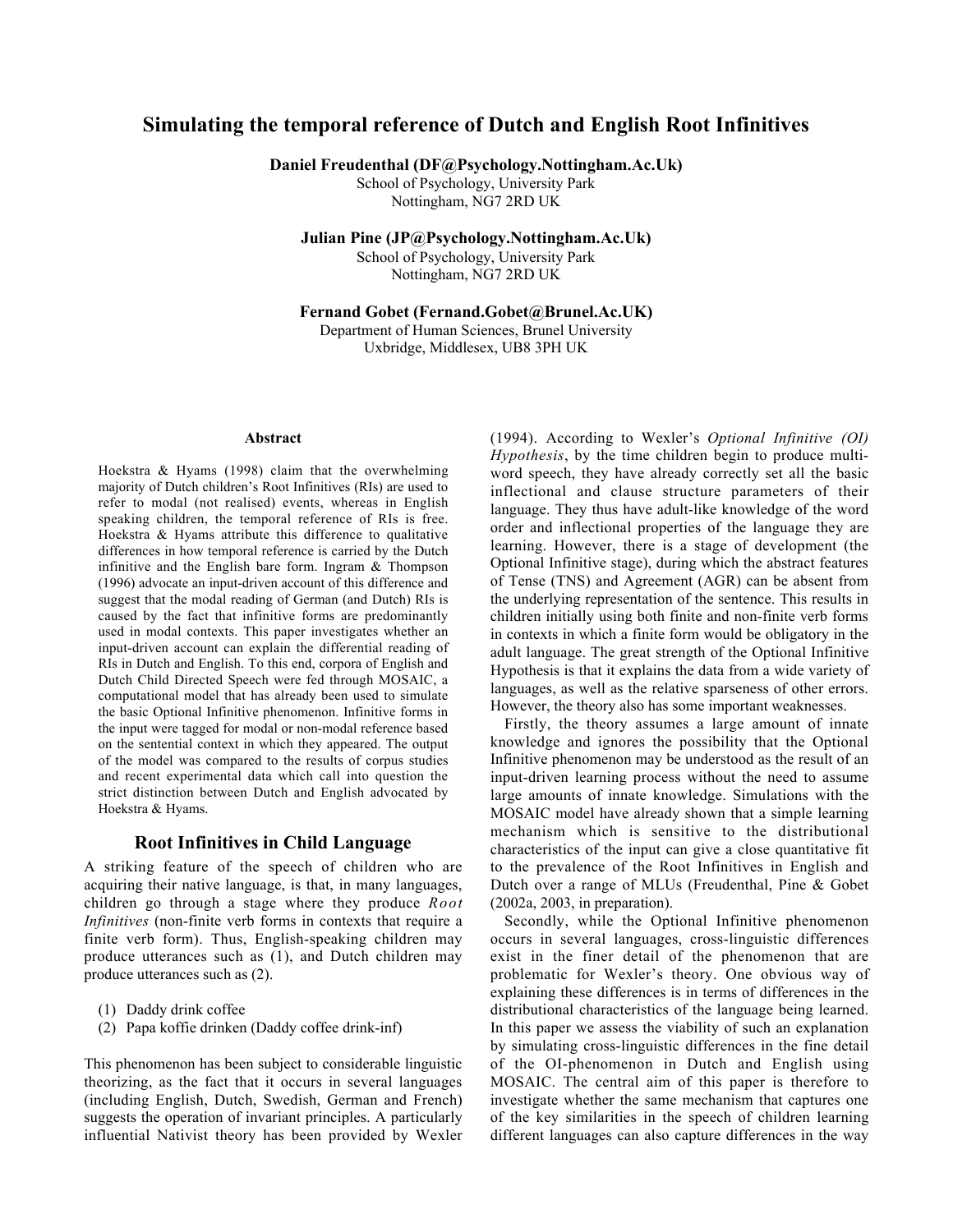that this phenomenon patterns as a function of differences in the languages being learned, and hence can provide a unified account of patterns of cross-linguistic similarity and difference in children's early multi-word speech.

#### The Modal Reference of Root Infinitives

The majority of Root Infinitives that Dutch children produce carry a modal meaning: they tend to express desires and wishes, or relate to unrealized events. Hoekstra & Hyams (1998) have dubbed this the *Modal Reference Effect*. The type of verbs that occur as Root Infinitives also differs from inflected verbs. Dutch speaking children appear to use Root Infinitives when referring to actions rather than static situations. This has been called the *Eventivity Constraint*. Wijnen (1996), analysed the speech of four Dutch children, and found that 95% of the children's Root Infinitives contained eventive verbs, and 85% of the Root Infinitives had a modal reference, thus confirming the Modal Reference Effect and Eventivity Constraint. According to Hoekstra & Hyams, the Modal Reference Effect and Eventivity Constraint do not hold for English. They present data based on an (unpublished) paper by Ud Deen (1997), who found that only 13% of English Root Infinitives carry a modal meaning. Ud Deen also found that, while the majority of English Root Infinitives are eventive in nature, this effect is less pronounced than it is in Dutch, with 75% of English RIs containing eventive verbs. Hoekstra & Hyams explain this cross-linguistic difference by referring to differences between the English and Dutch infinitive form. The English infinitive, they claim, is not a true infinitive, but a 'bare form'. Dutch has a true infinitive as it has an infinitival morpheme. This infinitival morpheme is thought to carry an *irrealis* feature which is responsible for the modal reference. This, they argue, is evident from the analysis of the following utterances:

- 3. I see John cross the street\*
- 4. I saw John cross the street
- 5. I see John crossing the street

Utterance (3) is ungrammatical in English, because the English bare form denotes 'not only the processual part of the event, but includes the completion of that event' (Hoekstra & Hyams 1998, p. 105). A correct description of an ongoing event in English would therefore require the use of the past tense as in (4), or the progressive as in (5). Sentence 6 makes it clear that this constraint does not operate in Dutch: an ongoing event may be described using a present tense construction. Apparently, the Dutch infinitive does not signal completion of the event.

6. Ik zie/zag Jan de straat oversteken I see/saw John the street cross-INF I see/saw John cross the street.

This difference between the English and Dutch infinitival form also explains the difference with respect to the eventivity of Root Infinitives, as, according to Hoekstra & Hyams it is the modal reading of Dutch Root Infinitives that forces the selection of an eventive verb. Since English Root Infinitives are not exclusively modal, they can occur with stative as well as eventive verbs.

#### Problems with Hoekstra & Hyams' Account

While the Hoekstra & Hyams' account explains the differential reading of Dutch and English Root Infinitives, it predicts that the proportion of modal readings of RIs in Dutch and English is radically different. Theoretically, all RIs in languages with an infinitival morpheme should be modal, while the reference of English RIs is free. The proportion of modal RIs in Dutch and German appears to be considerably lower than 1.00 however. Wijnen (1996) reports a proportion of .85 averaged over 4 children, and Ingram & Thompson (1996) report a proportion of .55 using a strict criterion and .79 using a lenient criterion.

Ingram & Thompson also suggest that the modal reading of RIs in German (and Dutch), is caused by the fact that infinitive forms in adult German and Dutch are typically used in conjunction with a modal, as in (7) and (8). Since Dutch-speaking children predominantly hear infinitive forms in modal contexts in the input, they come to associate these forms with the modal reading and use them predominantly to express desires.

7. Ik ga morgen werken (I go-FIN Tomorrow work-INF) 8. Wil je spelen? (Want-FIN you play-INF)

The proportion of modal Root Infinitives in English may also be considerably higher than the .13 that was found in a corpus study by Ud Deen. An inherent weakness of corpus studies is that the modal/nonmodal reading of an utterance is assigned on the basis of the context in which it is produced. However, since the corpora are transcripts of spontaneous speech, the information required to discriminate between modal and non-modal readings is often lacking. For this reason, Blom, Krikhaar & Wijnen (2001) conducted an experiment in which children produced descriptions of modal and non-modal events. In the experiment, the majority of Dutch children's Root Infinitives (68%) were used to describe modal events. For the English children this was 44%. While this difference was significant and in the expected direction, this finding is problematic for Hoekstra & Hyams, as it suggests that the difference between Dutch and English is not a qualitative difference, but a graded, quantitative one which may well be related to the distributional characteristics of the language rather than differences in infinitival morphology.

In this paper, MOSAIC will be used to investigate the source of the differential reading of Dutch and English Root Infinitives. MOSAIC has a number of characteristics that make it a suitable candidate for such an investigation.

Firstly, the model has already been shown to successfully simulate the developmental change in the prevalence of Root Infinitives in Dutch and English (Freudenthal, Pine & Gobet 2002a, 2003, in preparation), as well as phenomena related to Subject Omission in English (Freudenthal, Pine & Gobet 2002b). The model's success in simulating the finer detail of the OI phenomenon therefore provides a strong test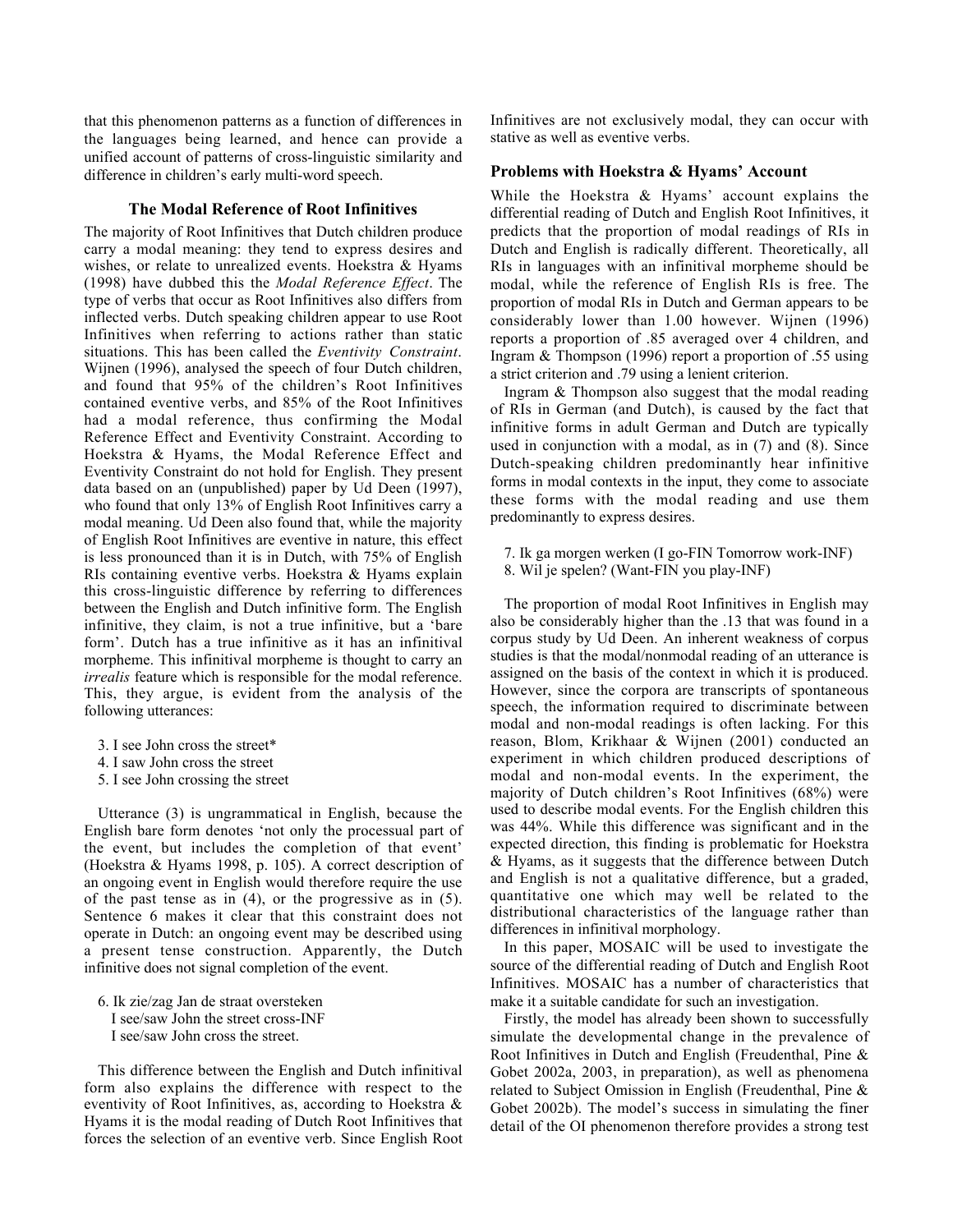of an input-driven account of the OI phenomenon. Secondly, the model learns off Child Directed Speech. The use of Child Directed Speech ensures a realistic frequency distribution, so that differences in the surface characteristics of a language are reflected in the input in a quantitatively realistic way. This is of particular importance as the practice of using artificially created input sets (which is common in simulations of phenomena in child speech) may lead the researcher to misrepresent the distributional characteristics responsible for the phenomenon under investigation.

Thirdly, MOSAIC uses no built-in linguistic knowledge. Whatever representations it builds up during learning are a result of the interaction between its learning mechanism and the distribution of the input it sees. This last characteristic is important because Hoekstra & Hyams' explanation of the differential reading of RIs is dependent on the assumption that the child knows that the infinitival morpheme implies a modal interpretation (rather than learning the association through exposure to the input). MOSAIC will be described below, followed by the details of the simulation.

# Simulating Language Acquisition in MOSAIC

Whilst the version used for the simulations discussed here has changed from the earlier simulations, the main theoretical underpinning of the model remains the same. The basic tenet of the model is that the learning of language is a performance-limited process which is heavily weighted towards the most recent elements in the speech stream (i.e., which has an utterance final bias). Several authors have argued that children are better at learning material that occurs towards the end of the utterance (Naigles & Hoff-Ginsberg, 1998; Shady & Gerken, 1999; Wijnen et al. 2001).

MOSAIC learns from orthographically coded input, with whole words being the unit of analysis. The model is a simple discrimination net (an n-ary tree) which is headed by a root node. At the start of learning the discrimination net consists of just the root node. More nodes (encoding words or phrases) are added as the model is shown more utterances. An important requirement for nodes to be added is that whatever follows the word to be encoded in the input, must already have been encoded in the model. That is, the model will only learn a new word, when it has already encoded the rest of the utterance. This results in the model building up its representation of the utterances it is shown by starting at the end of the utterance, and slowly working its way to the beginning.

If the model were to see the utterance *I go home* three times, it would on its first pass encode the fact it has seen the word *home* at the end of an utterance. On the second pass, it would encode the sequence *go home*. After a third pass, it would have encoded the whole utterance. Figure one gives a graphical representation of the model at this stage.

The fact that MOSAIC builds its representation of an utterance by starting at the end of the utterance is the major mechanism responsible for its simulation of the development of Root Infinitives in Dutch. Early in Dutch children's development, 80-90% percent of their utterances containing verbs are Root Infinitives. This drops to 10-20% later in development (Wijnen et al, 2001). Early in training, the model encodes many utterance final phrases. Since the infinitive takes sentence-final position (as can be seen in examples 7 and 8), the model produces many utterances with only non-finite verb forms. As the model encodes longer and longer phrases, these Root Infinitives are slowly replaced by auxiliary/modal plus infinitive constructions.



*I go home* three times.

In the example illustrated in Figure 1, a (sentence final) word is encoded after one exposure. In fact, MOSAIC actually learns much more slowly than this, and the input corpus is fed through the model several times, so output of increasing average length can be generated after consecutive exposures to the input corpus. The probability of creating a node in MOSAIC is given by the following formula:

$$
NCP = \left(\frac{1}{1 + e^{m - u/c}}\right)^{\sqrt{d}}
$$

where: NCP = Node Creation Probability

 $m = a$  constant, set to 20 for these simulations.

 $c =$ corpus size.

u = total number of utterances seen.

 $d =$  distance to the end of the utterance.

The formula results in a basic sigmoid curve. The formula contains the size of the corpus and total number of utterances seen. The size of the corpus is included because the size of the available input corpora differs considerably (13,000 to 30,000 utterances for the corpora used in these simulations). The use of the term  $(m - u/c)$  ensures that after n presentations of the complete input corpus the Node Creation Probability is identical for corpora of different sizes. The 'distance to the end of the utterance' in the exponent causes material that occurs near the beginning of the utterance to have a lower likelihood of being encoded than material that occurs near the end. This effect decreases as the model sees more input.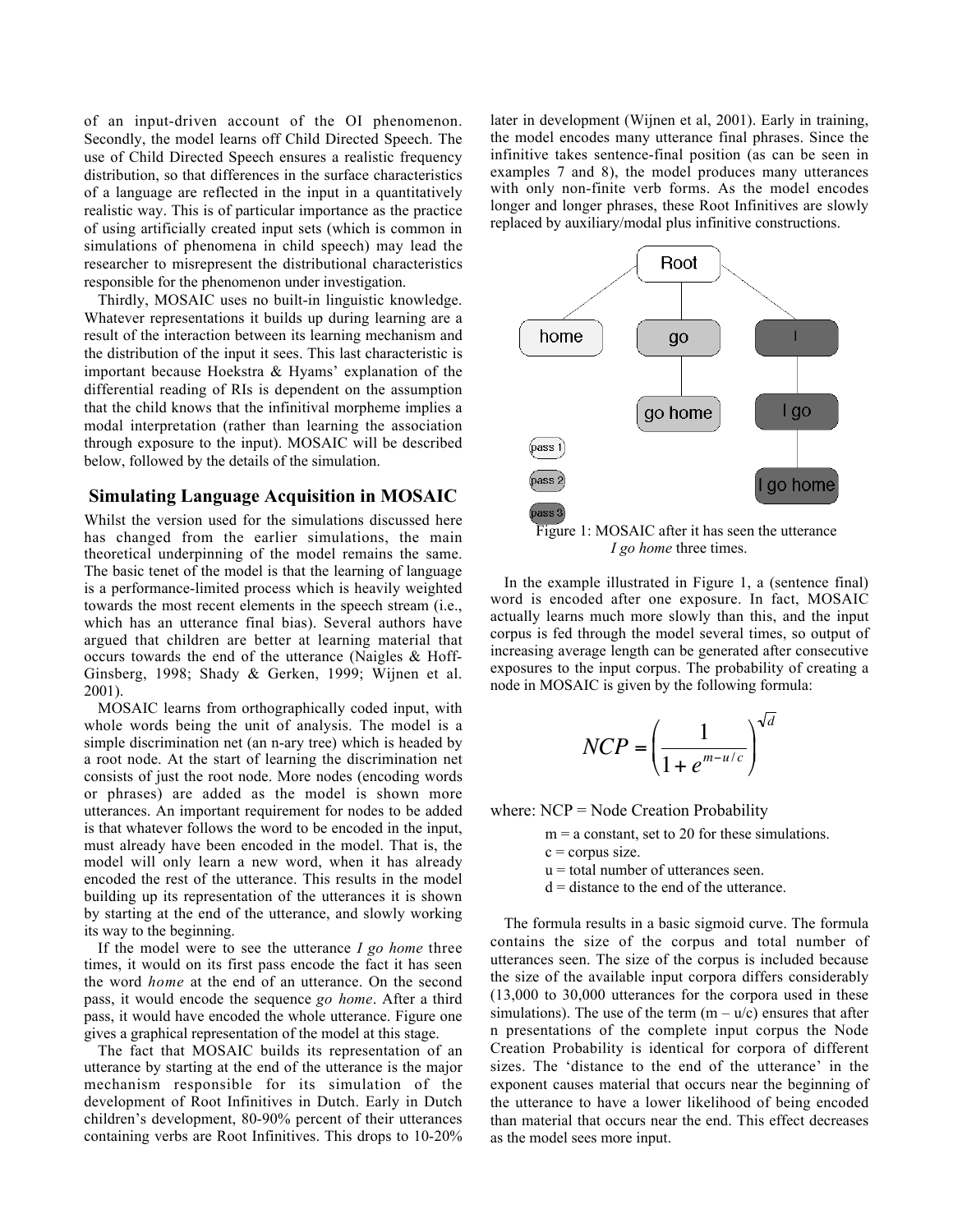#### Production of Novel Utterances

Utterance production in MOSAIC involves outputting all the utterances the model has encoded. However, the output that MOSAIC produces consists of more than the input it has seen. MOSAIC has a mechanism for linking words or phrases that have occurred in similar contexts. When the overlap between two words is sufficiently high (more than 10% of both the words that preceded and followed the target words are the same), the two words get linked. Two words that are linked can be substituted for each other when the model produces output. This mechanism allows MOSAIC to produce utterances that were not present in the input. Redington, Chater & Finch (1998), and Mintz (2003), have shown that similar mechanisms based on co-occurrence statistics can be quite effective in grouping words that are of the same syntactic category.

The model also includes a chunking mechanism, which results in frequent multi-word phrases being treated as one unit. Since the chunking mechanism does not play an important role in these simulations, it is not discussed any further in this paper.

#### The Simulations

In order to distinguish modal from non-modal Root Infinitives in the output of the model, infinitive verb forms in the input were tagged to reflect the context in which they occurred. In order to do this, all utterances in the input were (automatically) searched for words denoting a modal or notrealised context. These words constituted the standard modals, as well as some other words denoting a not-realised context, including *want* and *go*. The utterances containing a word denoting a modal context were then searched for words that matched an infinitive form. If such a word was found, it was tagged for having occurred in a modal context (by adding –MOD to the verb).

For both languages, two input corpora (available through the CHILDES data base (MacWhinney 2000)) were selected. For Dutch, these were the corpora of Matthijs (Simulation1) and Peter (Simulation2). For English the corpora of Anne (Simulation1) and Becky (Simulation2) were selected. The size of the corpora was approximately 13,000 utterances for Dutch, and 30,000 utterances for the English input. Since the input corpora consist of Child Directed Speech, the distributional characteristics are representative of the language that children hear. Each input corpus was fed through the model iteratively until the output reached a Mean Length of Utterance (MLU) of approximately 2.5. At this stage, all the utterances the model could produce were generated. The full output consisted of approximately 7,500 utterances for the Dutch corpora, and 15,000 for the English corpora. Next, all utterances in which all verbs matched the infinitive form were selected. The proportion of these utterances that had the infinitive form tagged for a modal context (i.e. had been learnt off a modal context) was then calculated. Table 1 gives the results for the English and Dutch simulations. For both Dutch

simulations the proportion of modal infinitives is larger than it is for English. For all four possible comparisons of Dutch against English simulations, the difference was statistically significant ( $\chi$ 2(1) > 12.00 *p* < .001).

Table 1: Proportion of modal infinitives and total number of infinitives for Dutch and English simulations.

|             | Dutch     | English   |
|-------------|-----------|-----------|
| Simulation1 | .70(1447) | .47(1577) |
| Simulation2 | .54(1474) | .48(2581) |

While these values are very close to those reported by Blom et al., this analysis ignores the complication that (especially in English) it is difficult to unambiguously identify the infinitive. In the English present tense, only the third singular differs from the infinitive. A true Root Infinitive can therefore only be identified in a third singular context (since many of the forms resembling the infinitive may actually be correctly inflected finites).

A second analysis was therefore performed on the subset of utterances that had a third singular subject (e.g. *He go/Hij gaan*). While the Dutch data could be restricted to all singulars rather than just third singular, it was considered preferable to use the same restriction for both languages. The results of these analyses are shown in Table 2.

Table 2: Proportion of modal infinitives and total number of infinitives for Dutch and English simulations, third singular context only.

|             | Dutch    | English   |
|-------------|----------|-----------|
| Simulation1 | .66(104) | .43(89)   |
| Simulation2 | .58(102) | .42 (118) |

Again, the proportion of modal RIs is larger in the Dutch simulations than it is in the English simulations (For all four possible comparisons,  $\chi$ 2(1) > 4.30,  $p$  < .05). Thus, MOSAIC clearly captures the difference between the two languages, suggesting that the differential reading of Root Infinitives in English and Dutch is related to the surface characteristics of the languages.

Having established that MOSAIC simulates the differential reading of RIs, we can now assess whether MOSAIC simulates the difference in verb types that occur in Root Infinitives. Hoekstra & Hyams cite a paper by Wijnen (1996) who found that 95% of Dutch Root Infinitives contained eventive verbs. In English, Ud Deen (1997), found that only 75% of Root Infinitives contained eventive verbs. While a direct comparison between these numbers is difficult as Wijnen and Ud Deen used a different set of verbs, stative verbs do appear to be used more often in English than in Dutch Root Infinitives. In order to perform a more controlled analysis, all Root Infinitives in Table 2 were coded for whether the main verb denoted an event or not. As can be seen in Table 3, MOSAIC does simulate the effect, though only three out of four differences are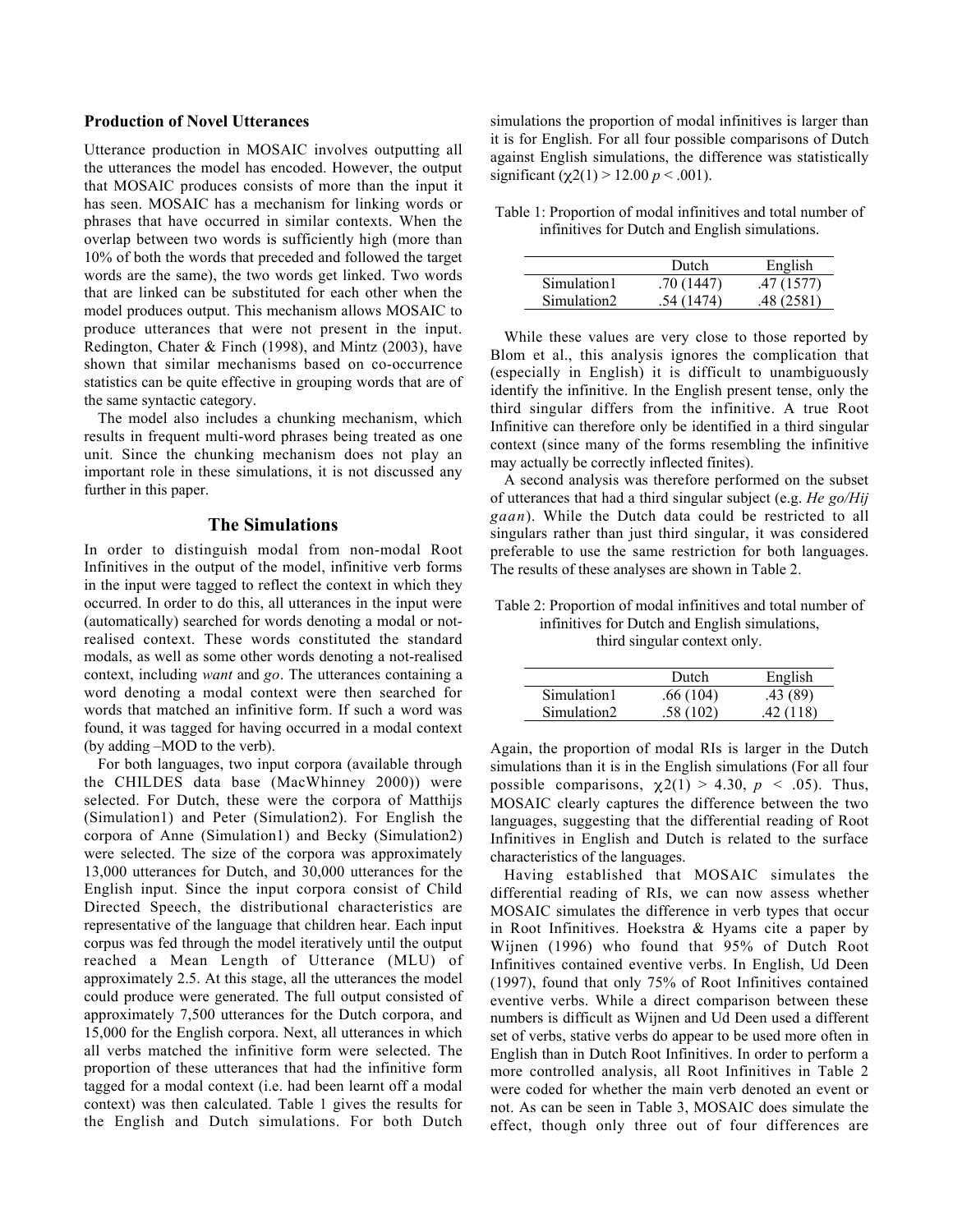statistically significant ( $\chi$ 2(1) > 6.20, *p* < .02). The value of .92 for Dutch (simulation2) was not significantly different from .87 (English, simulation2). Inspection of the noneventive verbs in simulation2 for Dutch revealed that 5 out of the 8 instances consisted of the verb *zien* (see), which was linked to the verb *kijken* (look), and was thus substituted in production. It thus appears that the generativity mechanism may have inflated the proportion of non-eventive Root Infinitives for this simulation.

Table 3: Proportion of Root Infinitives (third singular context only) that have an eventive main verb.

|             | Dutch | English |
|-------------|-------|---------|
| Simulation1 |       |         |
| Simulation2 |       |         |

## What causes the Modal Reference Effect?

The fact that MOSAIC simulates the difference between Dutch and English for both the modal reading of Root Infinitives and the eventivity of the main verb, suggests that these effects are related to differences in the surface characteristics of the two languages. In order to understand what these relevant surface characteristics might be, it is useful to examine more closely in what contexts third singular subjects are followed by a form resembling the infinitive. In both Dutch and English, the majority of the contexts are likely to be questions. English and Dutch differ however, in the way questions are formed. Whereas Dutch uses inversion to transform a declarative into a question, in English, the auxiliary *do* is inserted, resulting in phrases such as *Does he go*. While the auxiliary *do* patterns like a modal, it does not carry a modal or not-realised meaning. In English, a third singular subject followed by an infinitive form can therefore occur in both a non-modal (*Does he go*), and a modal context (*Can he go*). In Dutch, a third singular followed by an infinitive form can occur in double verb constructions such as *Kan hij fietsen* (Can he cycle-inf), or *Ik zie Jan lopen* (I see John walk-inf). The first of these is modal, but the second is not. Root Infinitives in the input are a further source of third singular plus infinitive contexts. In some situations (for example elliptical answers to questions) Root Infinitives are allowed in Dutch. In the two languages, the third singular is thus followed by the infinitive in different contexts. If a child learns Root Infinitives off the input, it is likely to produce them in the context in which they are most frequently encountered. One way of directly testing such an input-driven account of Root Infinitives is to search the input for occasions where a third singular is followed by an infinitive form, and noting whether the context is modal or not. Table 4 presents the results of such an analysis (using the most frequent third singular subjects that were present in the Root Infinitives of the model's output). Table 4 shows that in Dutch third singular plus infinitive constructions occur in a modal context more often than they do in English (again all four differences are statistically significant  $\chi$ 2(1) > 6.2, *p* < .02).

Table 4: Proportion of modal contexts for third singulars followed by infinitive in English and Dutch input corpora.

|         | Dutch    | English  |
|---------|----------|----------|
| Input l | .77(113) | .37(212) |
| Input2  | .56(140) | .41(153) |

Also of interest now is the question of what the nonmodal contexts are in which these constructions occur. In English a large majority (90%) of these non-modal contexts do turn out to be 'do-questions'. Thus, while third-singular plus infinitive constructions can occur in modal as well as non-modal contexts, the dummy modal *do* alone makes up close to 40% of these contexts. In the Dutch input, nonmodal contexts are limited in number, and largely confined to Root Infinitives (though a few double verb constructions do occur). The majority of non-modal Root Infinitives therefore appear to be learned off double-verb constructions in English and off Root Infinitives in Dutch.

Turning to the eventive-stative distinction it now also becomes apparent why Root Infinitives are more likely to contain statives in English. In English, stative verbs such as *want* or *need* frequently occur in utterances like *Does he want it*. In Dutch such an utterance does not carry the inflection on the dummy modal, but on the inverted main verb (*Wil hij dat; Wants he that*). As a result, statives in Dutch only occur as infinitives in very infrequent double verb constructions such as *Dat zou hij willen (That would he want*) The higher proportion of statives in English Root Infinitives can therefore also be explained in terms of the use of the dummy modal *do* in the input.

#### **Conclusions**

While Wexler's Optional Infinitive Hypothesis can explain the cross-linguistic occurrence of Root Infinitives, additional assumptions are required the explain the crosslinguistic differences in the fine detail of the phenomenon. Hoekstra & Hyams (1998), explain some of this fine detail (the differential temporal reference of Dutch and English children's Root Infinitives) by referring to qualitative differences between the languages. Specifically, they argue that the English infinitive is a bare form rather than a true infinitive. They argue that the English bare form does not carry the *irrealis* feature, which signals the modal reading of the infinitive. They therefore postulate qualitative differences in the fine detail of infinitival morphology between the two languages. Since children are thought to know the full grammar, English-speaking children will use Root Infinitives both in modal and non-modal contexts, and Dutch children should use Root Infinitives overwhelmingly in modal contexts. Experimental work by Blom et al. has shown however, that the difference is not as large as predicted by Hoekstra & Hyams, suggesting that it is a graded quantitative, rather than a qualitative difference.

In this paper MOSAIC was used to investigate whether the difference between Dutch and English could be related